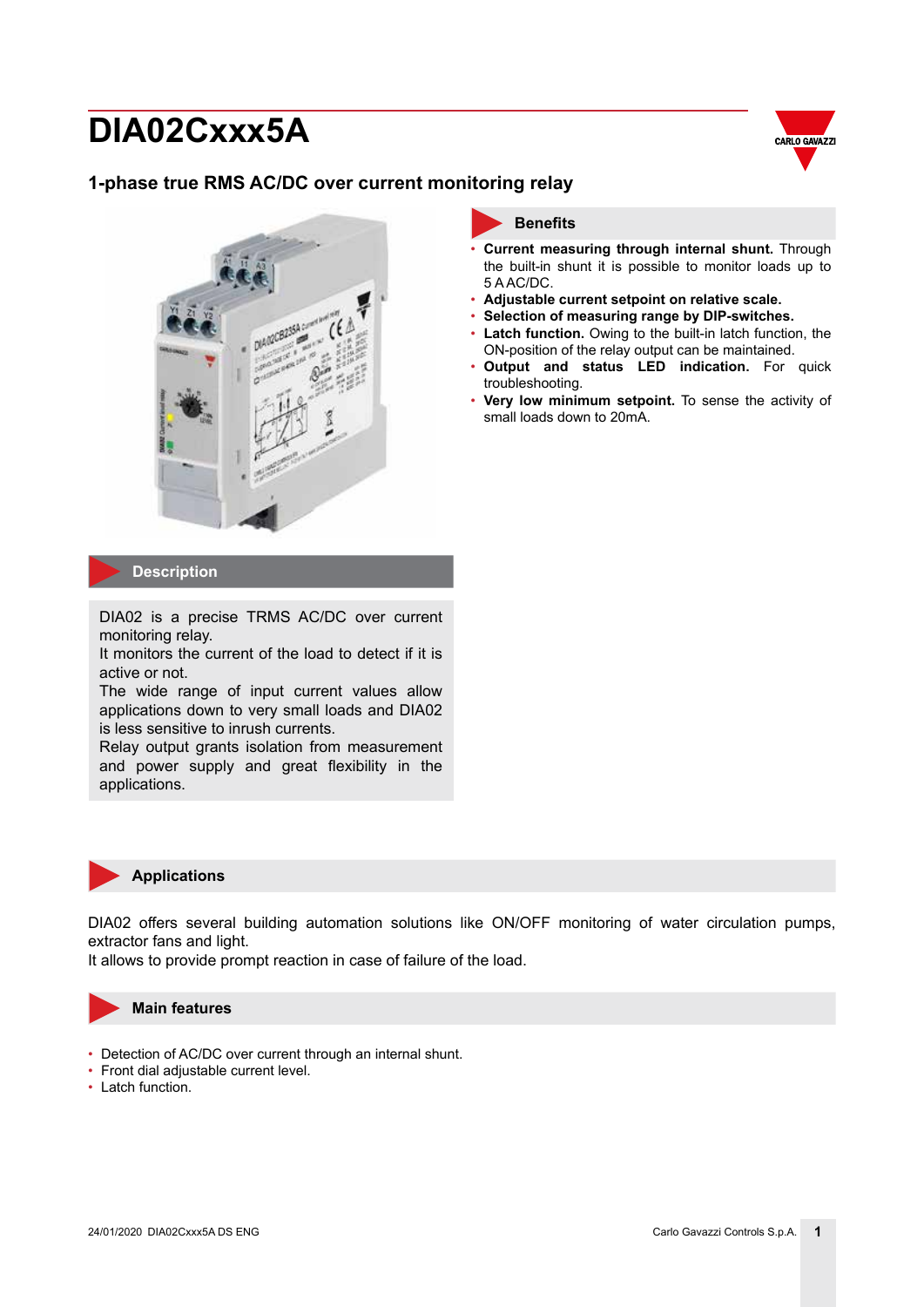

**Structure**



| <b>Element</b> | <b>Component</b>   | <b>Function</b>                                                                                                                         |
|----------------|--------------------|-----------------------------------------------------------------------------------------------------------------------------------------|
| A              | Terminals block    | Power supply:<br><b>B23</b> A1, A2, A3<br><b>B48</b> A1, A2<br>Current input: Y1, Y2<br>Latch input: Y1, Z1<br>Relay output: 11, 12, 14 |
| B              | Current level dial | Setting of current level on a relative scale                                                                                            |
| C              | Information LED    | Yellow for relay output status and to signal alarm status<br>Green for device ON                                                        |
| D              | DIP-switches       | Setting of input range                                                                                                                  |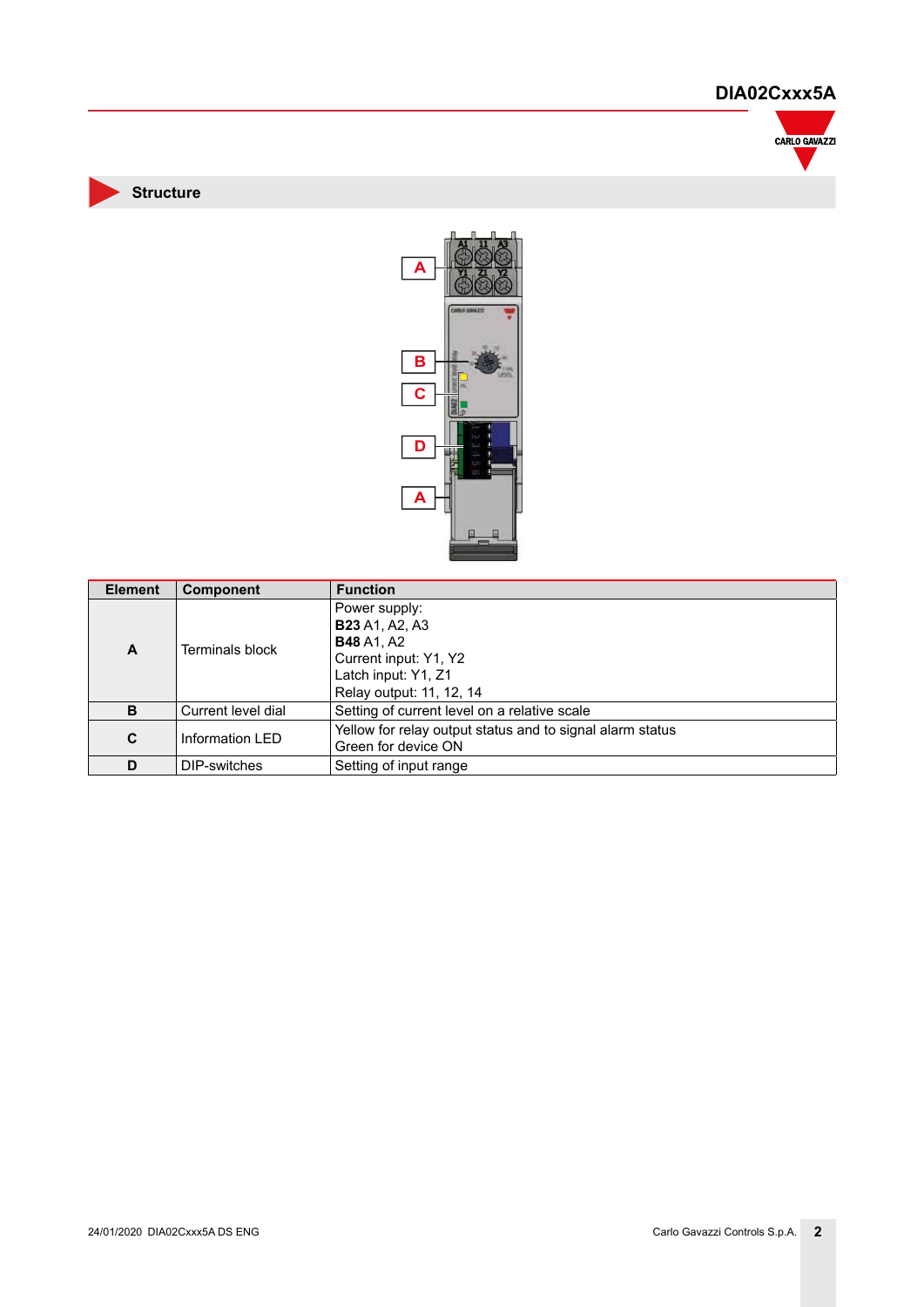

# **Features**



**Material** PA66 or Noryl **Colour** RAL7035 (light grey)<br>**Dimensions d x h x w** 99.5mm x 80mm x 22 **Dimensions d x h x w** 99.5mm x 80mm x 22.5mm (3.92" x 3.15" x 0.886") **Protection degree IP20 Weight** 150 g (5.29oz) **Terminals** The cable size from 0.05mm<sup>2</sup> to 2.5mm<sup>2</sup> (AWG30 to AWG13), stranded or solid **Tightening torque** Max. 0.5Nm (4.425lb.in) **Terminal type** Double cage screw terminals



### **Power supply**

| Power supply         |            | Through terminals A1, A2 or A3, A2 |
|----------------------|------------|------------------------------------|
| Overvoltage category |            | III (IEC 60664)                    |
|                      | <b>B23</b> | 115/230 VAC $\pm$ 15%              |
| <b>Voltage range</b> | D48        | 24 to 48 VAC/DC ± 15%              |
| ⊦Frequency range     |            | 45 to 65 Hz, insulated             |
| <b>Consumption</b>   |            | 2.5 VA                             |

### **Environmental**

| <b>Operating temperature</b>  | $-20^{\circ}$ C to 60 $^{\circ}$ C (-4 $^{\circ}$ F to 140 $^{\circ}$ F)  |
|-------------------------------|---------------------------------------------------------------------------|
| <b>Storage temperature</b>    | $-30^{\circ}$ C to 80 $^{\circ}$ C (-22 $^{\circ}$ F to 176 $^{\circ}$ F) |
| <b>Relative humidity</b>      | 5-95% non condensing                                                      |
| <b>Pollution degree</b>       |                                                                           |
| <b>Operating max altitude</b> | 2000 m amsl (6560ft)                                                      |
| <b>Salinity</b>               | No saline environment                                                     |
| UV resistance                 | No                                                                        |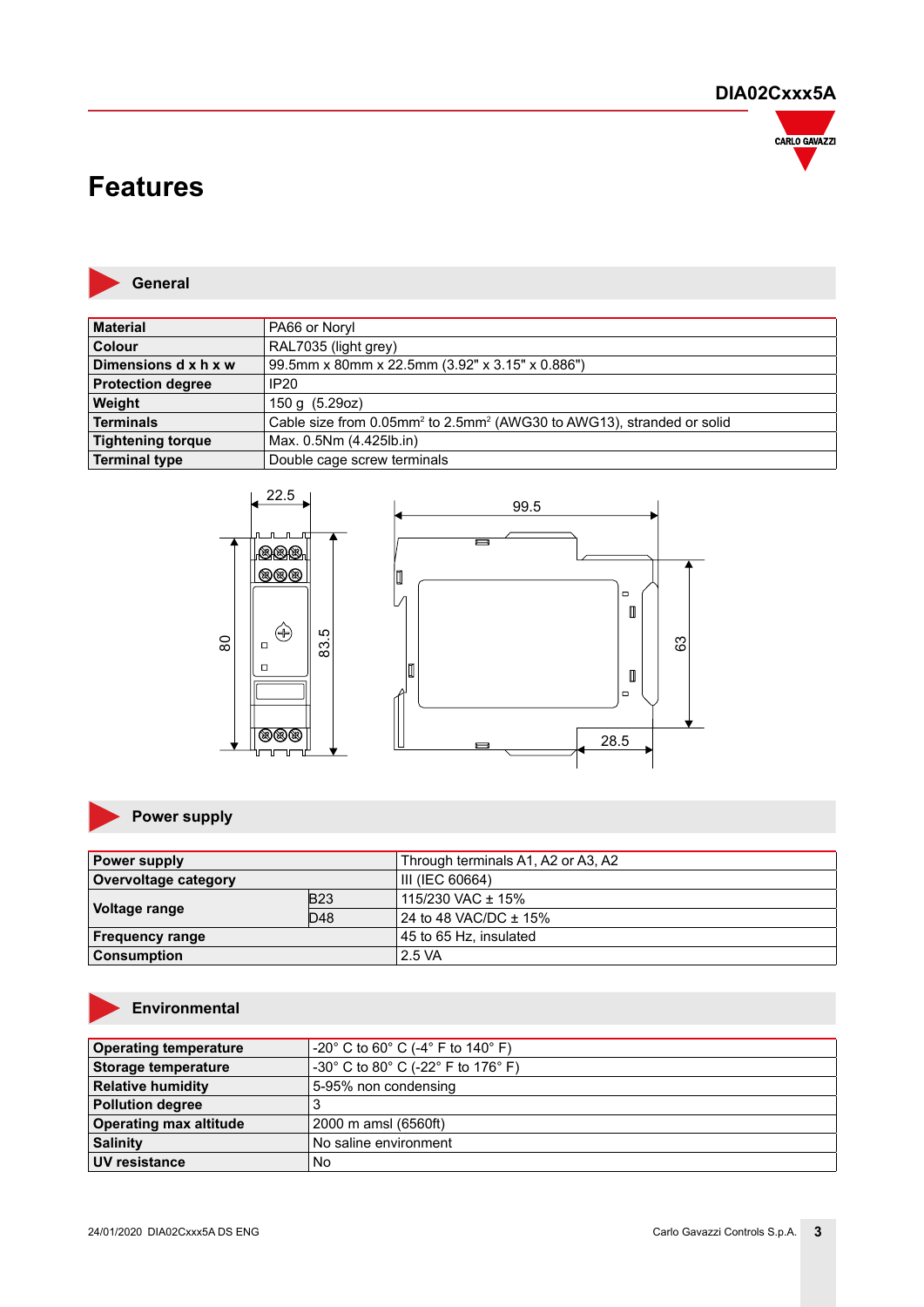

### **Compatibility and conformity**

| <b>CE-marking</b> | According to EN 60947-5-1. Complies to European LV directive 2014/35/EU and<br>EMC directive 2014/30/EU: Immunity according to EN61000-6-2; Emissions accord-<br>ing to EN61000-6-3 |
|-------------------|-------------------------------------------------------------------------------------------------------------------------------------------------------------------------------------|
| <b>Approvals</b>  | <b>LISTED</b>                                                                                                                                                                       |
| <b>Standards</b>  | <b>RoHS</b><br>EN 60255-6                                                                                                                                                           |

### **Inputs**

| <b>Measured variable</b>   | Current level                                                                               |
|----------------------------|---------------------------------------------------------------------------------------------|
| <b>Current measuring</b>   | Direct through internal shunt or through external current transforner (AC measure-<br>ment) |
|                            | 20 to 200 mAAC/DC                                                                           |
| <b>Measuring ranges</b>    | 0.1 to 1 AAC/DC                                                                             |
|                            | $0.5$ to $5$ A AC/DC                                                                        |
| <b>Internal resistance</b> | $0.05 \Omega$                                                                               |
| <b>Maximum current</b>     | 6 A                                                                                         |
| Maximum current for 1 s    | 15A                                                                                         |
| <b>Contact input</b>       | Disabled: $> 10 \text{ k}\Omega$                                                            |
| (terminals Z1, Y1)         | Enabled: $<$ 500 $\Omega$                                                                   |
|                            | Latch disable: $>$ 500 ms                                                                   |

### **Outputs**

| Number of outputs          |                                                                                                                      |
|----------------------------|----------------------------------------------------------------------------------------------------------------------|
| Type                       | SPDT electromechanical relay with change-over contacts                                                               |
| Logic                      | Output energized on alarm                                                                                            |
| <b>Contact rating</b>      | <b>AC1</b> : $8 A @ 250$ VAC<br><b>AC15:</b> 2.5 A @ 250 VAC<br>DC12: 5 A @ 24 VDC<br><b>DC13</b> : $2.5 A @ 24 VDC$ |
| <b>Electrical lifetime</b> | $\geq$ 10 x 10 <sup>6</sup> operations                                                                               |
| <b>Mechanical lifetime</b> | $\geq$ 50 x 10 <sup>3</sup> operations<br>$(at 8 A, 250 V, cos \phi = 1)$                                            |
| Assignment                 | Associated to overcurrent alarm                                                                                      |

### **Insulation**

| Terminals                                                                                                                                  | <b>Basic insulation</b>                |
|--------------------------------------------------------------------------------------------------------------------------------------------|----------------------------------------|
| Power supply: A1, A2, A3 to input: Y1, Y2, Z1<br>Power supply: A1, A2, A3 to output: 11, 12, 14<br>Input: Y1, Y2, Z1 to output: 11, 12, 14 | 2.5kVrms, 4kV impulse 1.2/50us (basic) |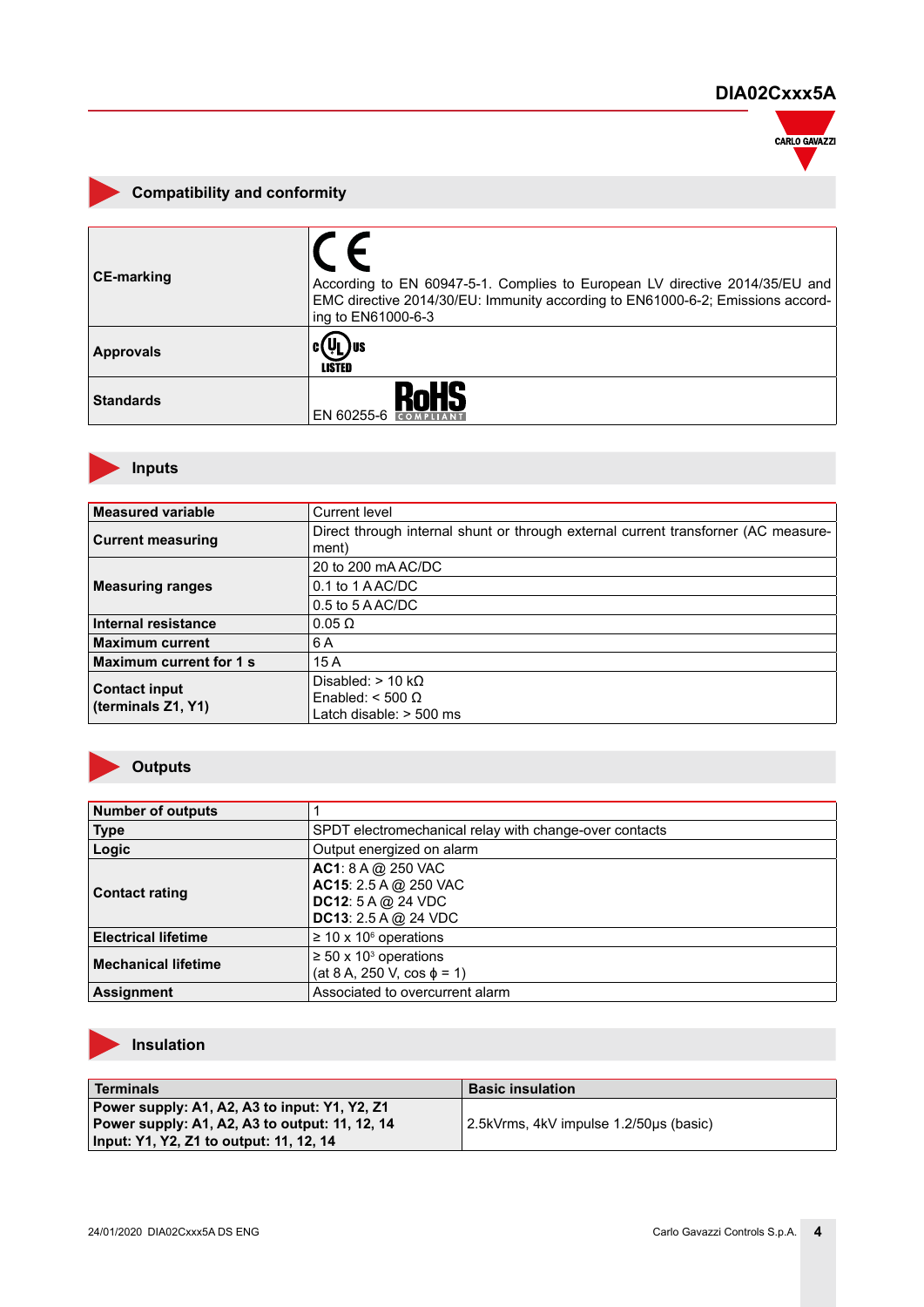

#### **Operating description**

#### • **Device configuration**

#### **Connection between terminals Z1, Y1 - latching function enabled.**

The relay operates and latches in operating position when the measured value exceeds the set level. Provided that the current has dropped below the set point (minus hysteresis), the relay releases when the interconnection between terminals Z1, Y1 is interrupted or the power supply is interrupted as well.

#### **No connection between terminals Z1, Y1 - latch function disabled.**

The relay operates when the measured value exceeds the set level.

It releases when the current drops below the set level (minus hysteresis) or when power supply is interrupted.

| Current level adjustment dial                        |                                 |
|------------------------------------------------------|---------------------------------|
| Linear selection from 10% to 110%<br><b>Typology</b> |                                 |
| Resolution                                           | 10% setpoint increase per notch |
| l Function                                           | Relative current level setpoint |



| <b>DIP-switches</b> |                                                      |  |
|---------------------|------------------------------------------------------|--|
| <b>Typology</b>     | 6 switches (switch numbers 3, 4, 5 and 6 are unused) |  |
| <b>Function</b>     | Input range                                          |  |



#### • **Alarms**

Over current causes immediate output relay energisation.

| <b>Current level alarm</b>   |                                                                                                                            |  |
|------------------------------|----------------------------------------------------------------------------------------------------------------------------|--|
| Input variables              | 20 mA to 5 A AC/DC                                                                                                         |  |
| Reaction time                | Input signal variation from -20% to +20% or from +20% to -20% of set value:<br>Delay $ON < 100$ ms<br>Delay OFF $<$ 100 ms |  |
| <b>Current level setting</b> | From 10% to 110%                                                                                                           |  |
| <b>Power ON delay</b>        | $1 s \pm 0.5 s$                                                                                                            |  |
| <b>Repeatability</b>         | 0.5% reading                                                                                                               |  |
| <b>Hysteresis</b>            | $\sim$ 4% of set value, fixed                                                                                              |  |
| <b>Accuracy</b>              | Temperature drift: $\pm$ 1000 ppm/°C                                                                                       |  |
| (15 min. warm-up time)       | Repeatability: 0.5% on full-scale                                                                                          |  |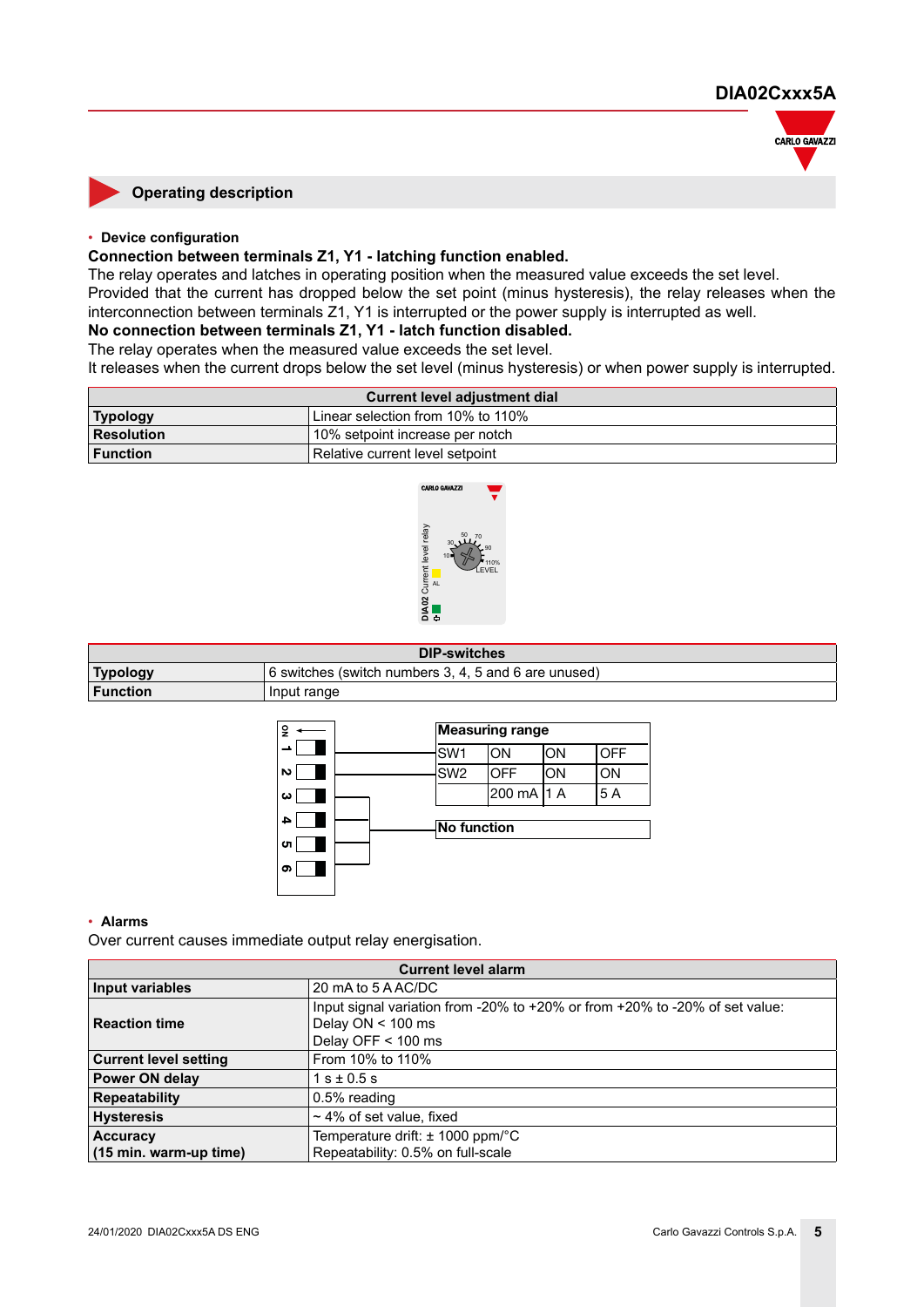

#### • **Visual information**

DIA02 feature 2 front LEDs which provide operation status information.

- Green LED is ON when the power supply is present.

- Yellow "AL" LED provides alarm status information: when a current alarm is triggered the LED turns ON.



# **Connection Diagrams**





**Fig. 3** *Direct connection* **Fig. 4** *Connection by standard CT*